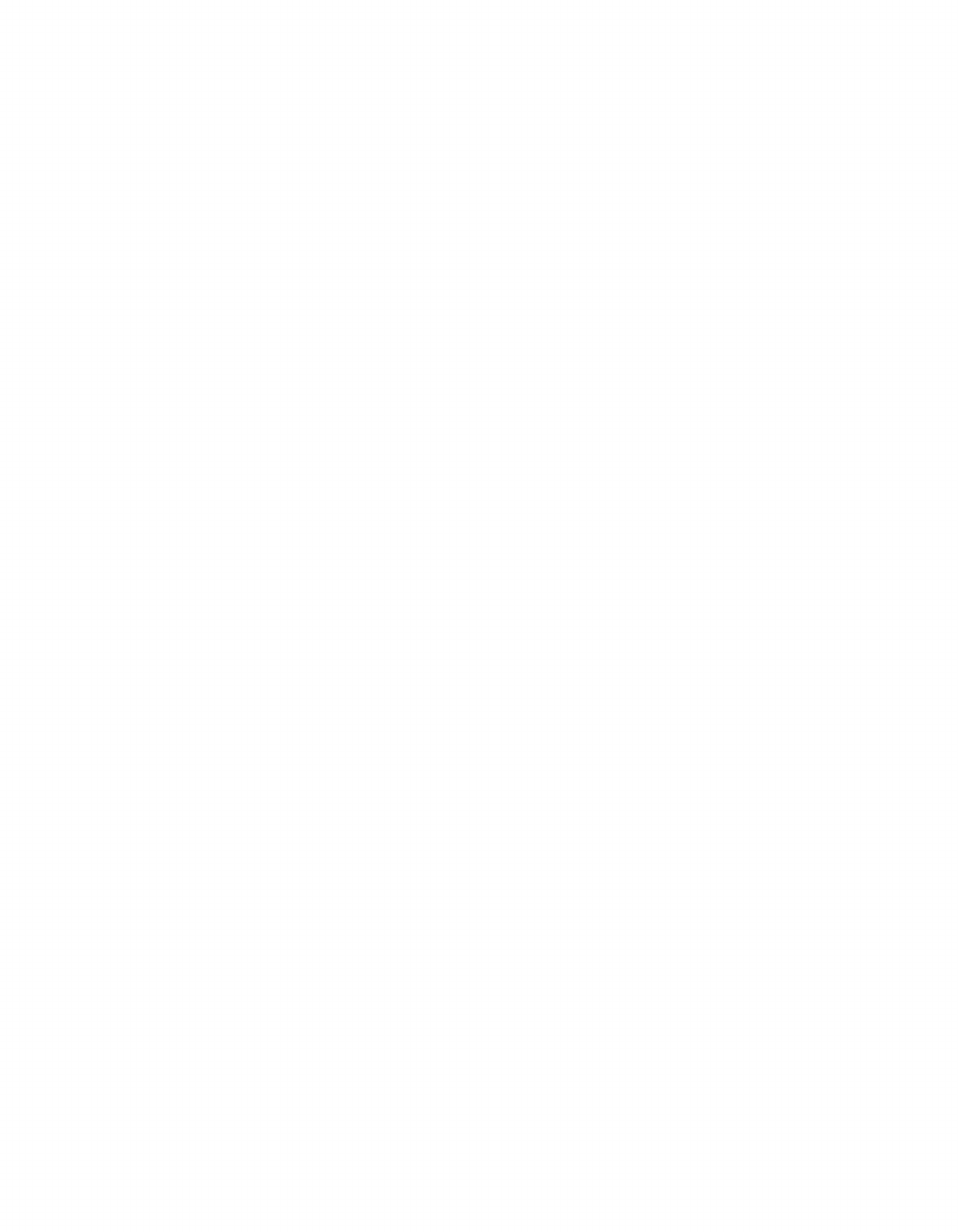#### GEODETIC WORK IN THE NETHERLANDS, 1979-1982

### **1 CONTROL SUKVEYS**

#### 1.1 **Primary triangulation**

An investigation was carried out into a possible displacement of the first order point Middelburg, the tower of the abbey. The reasons for this investigation were the inexplicable differences occurring in lower oraer measurernents. Moreover a displacement was nor unlikely because the point had been seriously darnaged during the second world-war.

To invesrigate this, a trilaterarion nerwork including the firsr oraer polnrs around Middelburg was measured with the Tellurometer MRA 4. Together with the observed directions from the Belgian-Netherlands connection network from 1961 a displacement could be proved. The newly computed coorainares differed - 0.083 m and - 0.025 m from the old coordinates.

#### 1.2 The connection of Kootwijk and Delft to the primary triangulation **network**

In earlier years the satellite observatory Kootwijk was connected to the first order network (see the previous report 1975 - 1978). The connecrion to the point Veluwe, situared at a distance of only seven kilomerres from Kootwijk, could then only be realised with the auxiliary sration radio-beacon Nieuw Milligen.

Thanks to the Niedersächsisches Landesvermessungsamt (FRG, Hannover), which built a 40 m high measuring tower on the point Veluwe, the direct connection network could be observed. In this way the reliability of the connecting network could be considerably improved. The distances were measured with the Tellurometer MRA 4 and the Hewlett-Packard  $3808A$ , the directions with a theodolite Wild T3.

The connection of Delft (Delft University of Technology, Department of Geodesy) was also improved. The existing connection network was strengthened by adding distances, measured with the Tellurometer MRA 4.

The reason for carrying out the additional observations was the Nerherlands English Doppler Campaign (NEDOC) in which Kootwijk and Uelft were involved togetner with four poinrs of the prirnary triangulation nerwork.

#### 1.3 **Levelling**

#### 1.3.1 General

The Fourrh Precise Levelling of the Netherlands was completed in 1978. Densification of the first-order nerwork by measurements of second order was starred.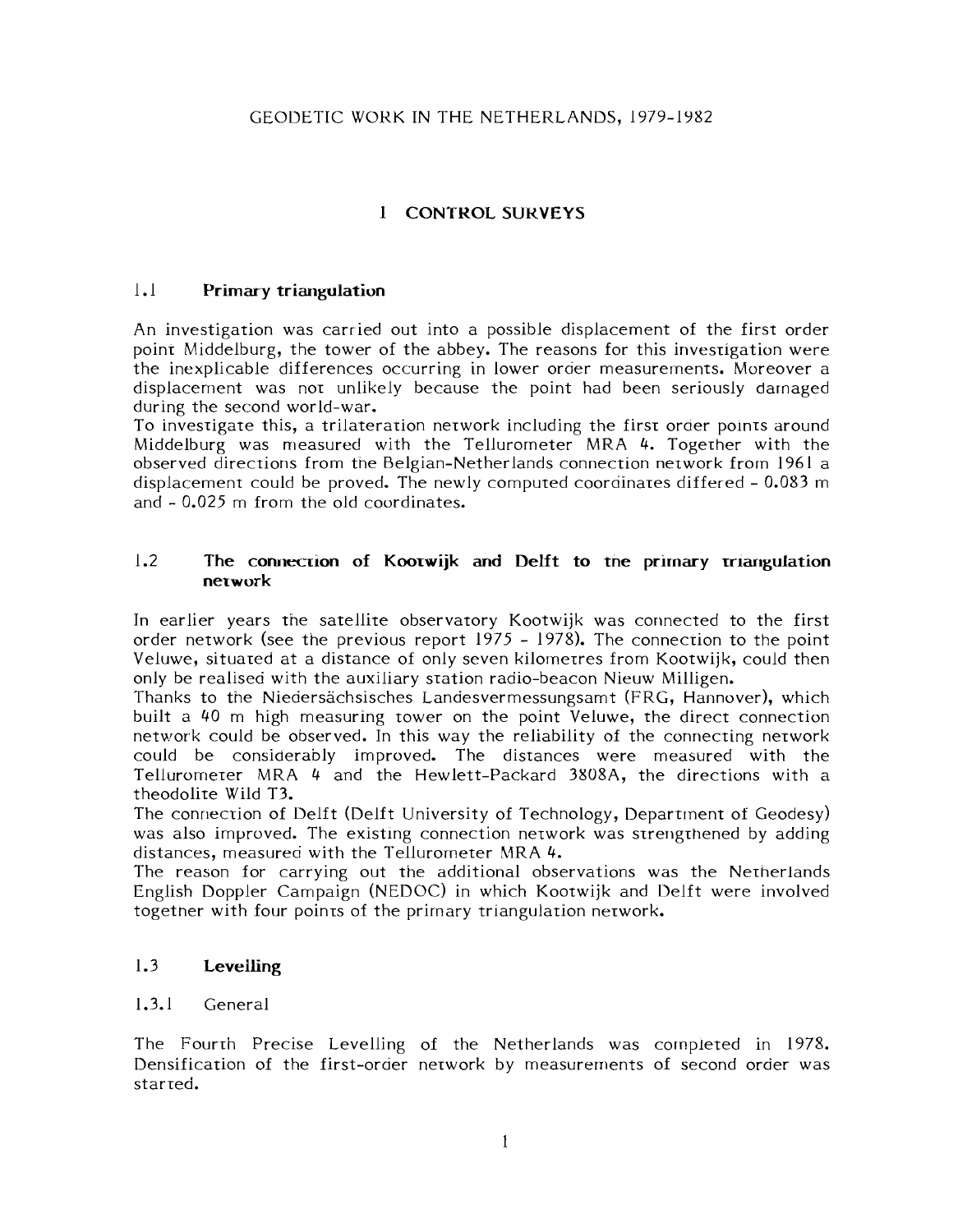#### $1.3.2$ Instruments

For first-order levellings the automatic instruments Zeiss Ni-1 and Ni-2 and Jena Koni 007 were used.

#### 1.3.3 Daturn of the nerwork

The datum of the network is Normaal Amsterdams Peil (N.A.P.), fixed by an under ground benchmark at Arnsterdam.

#### 1.3.4 Adjustment of the network

The adjustment of the Fourth Precise Levelling of the Nernerlands has been completed.

A free adjustment of the nerwork has teen carried out, starting from the datum point at Amsterdam. Cornparing the new heights of stable benchmarks with the results of the Second Precise Levelling (measured in 1926-1940), several points in the eastern and southern part of the country indicate a significant uplift of  $4-5$ cm. The new "scientific" heights, resulting from the free adjustment, will be used for scientific purposes only.

To obtain new heights for practical purposes the measurements have been adapted to the heights of stable (underground) benchmarks of the Second Precise Levelling. It is planned to study the vertical movement of the Nernerlands more thoroughly by comparing the results of all precise levellings and using the testing procedures developed by the Delft University of Technology.

#### 1.3.5 Junctions with contiguous nerwork

The following junctions have been measured:

| Delfzijl      | - Knock           | 1981 hydrostatically |
|---------------|-------------------|----------------------|
| Reide         | - Knock           | 1981<br>Ħ            |
| Nieuwe Schans | - Bunde           | 1978, 1981           |
| Sellingen     | - Hassenberg      | 1982                 |
| Coevorden     | - Agterhorn       | 1982                 |
| De Haandrik   | - Laar            | 1982                 |
| Oldenzaal     | - Frensdorferhaar | 1982                 |
| Eibergen      | – Wennerick       | 1982                 |
| Alten         | - Hemden          | 1982                 |

#### 1.3.6 Special measurements

Hydrostatic levelling to connect isolated tide gauges in the North Sea and the Rhine Estuary with the levelling network on land was continued.

At the request of the Bundesanstalt für Gewässerkunde three hydrostatic levellings were carried out in the Elbe, (Freiborg - Brokdorf and Twielenfleth -Juelssand) and Weser (Kleinesiel - Dedesdorf) in 1980, as well as two levellings in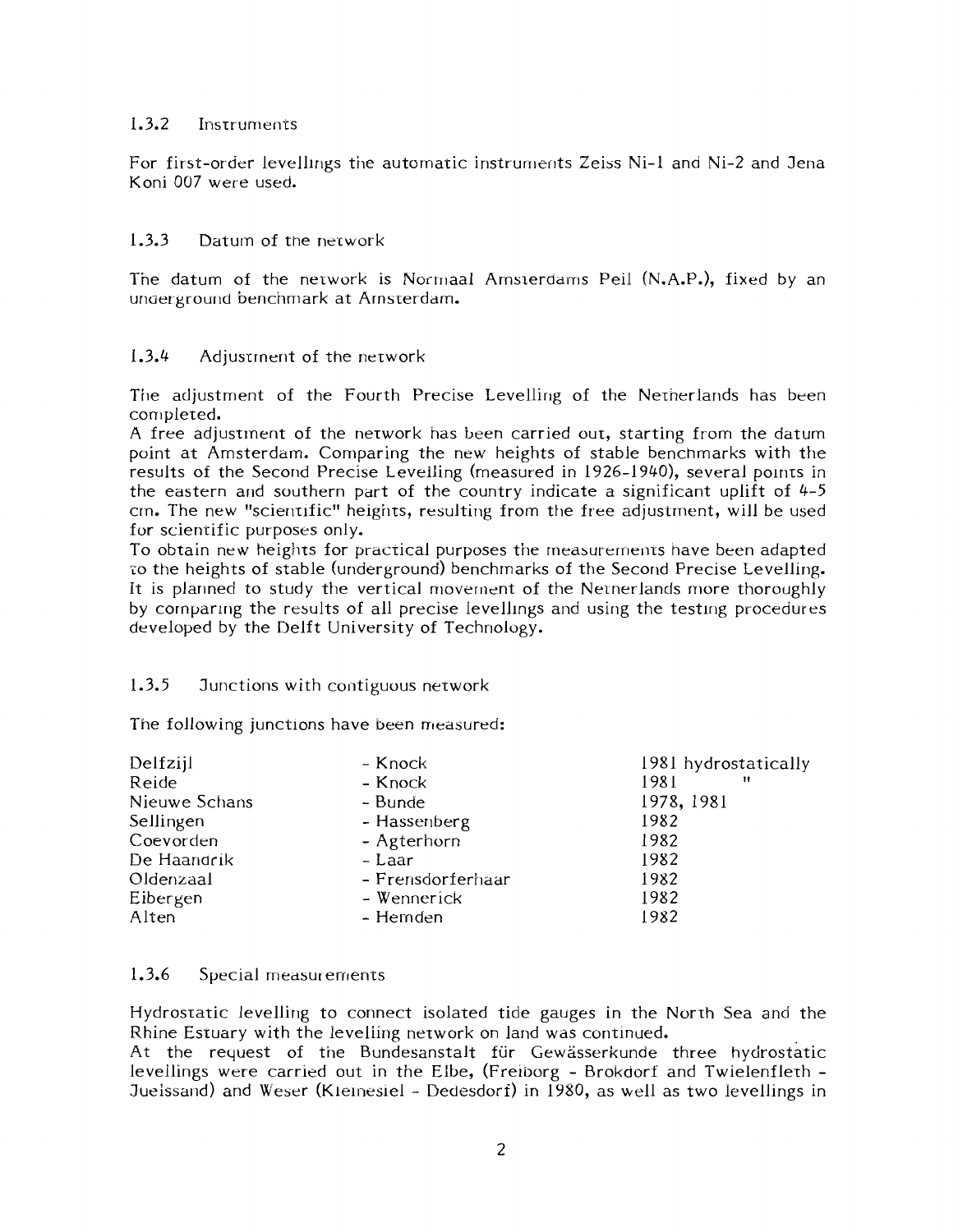the Baltic (one of them over a distance of 10.8 km) to connect the light-houses Kiel and Kalkgrund with the German levelling net.

#### 1.4 **Geodetic Astronomy**

1.4.1 Deflection of the vertical

According to a resolution of the RETrig subcommission of the International Association of Geodesy (I.A.G. Brussels, 1977) astronomical latitude and longitude were determined in Kootwijk using a Danjou-Astrolabe. The measurements were carried out by the Deutsche Geodätische Forschungsinstitut, München in 1977.

#### 1.5 **Marine-geodetic activities of the Hydrographic Service of the Royal Netherlands Navy**

#### 1.5.1 The Netherlands

Hydrographic surveys were carried out in deep draught routes across the Netherlands part of the continental shelf of the North Sea. Horizontal control during the surveys was carried out with a Hi-Fix/6 radiopositioning system.

#### 1.5.2 Continental Shelf Activities

The inventory of available trilateration and triangulation data and dopplersatellite data was successfully finished in October 1980. The results were laid down in a list of coordinates of a number of exploitation platforms on the continental shelf.

#### 1.5.3 General

The data of the inventory completed with data resulting from mining law regulations are being gathered in a special data base acting as a basis for cartographic and checking purposes.

#### 1.6 **Publications**

#### 1.6.1 Levelling

WARLEWIJN, A. - De tweede nauwkeurigheidswaterpassing van Nederland 1926- 1940. Netherlands Geodetic Commission, Delft, 1979. In Dutch.

#### 1.6.2 Geodetic astronomy

KANIUTH, K., W. WENDE - Bestimmung astronomischer Langendifferenzen fur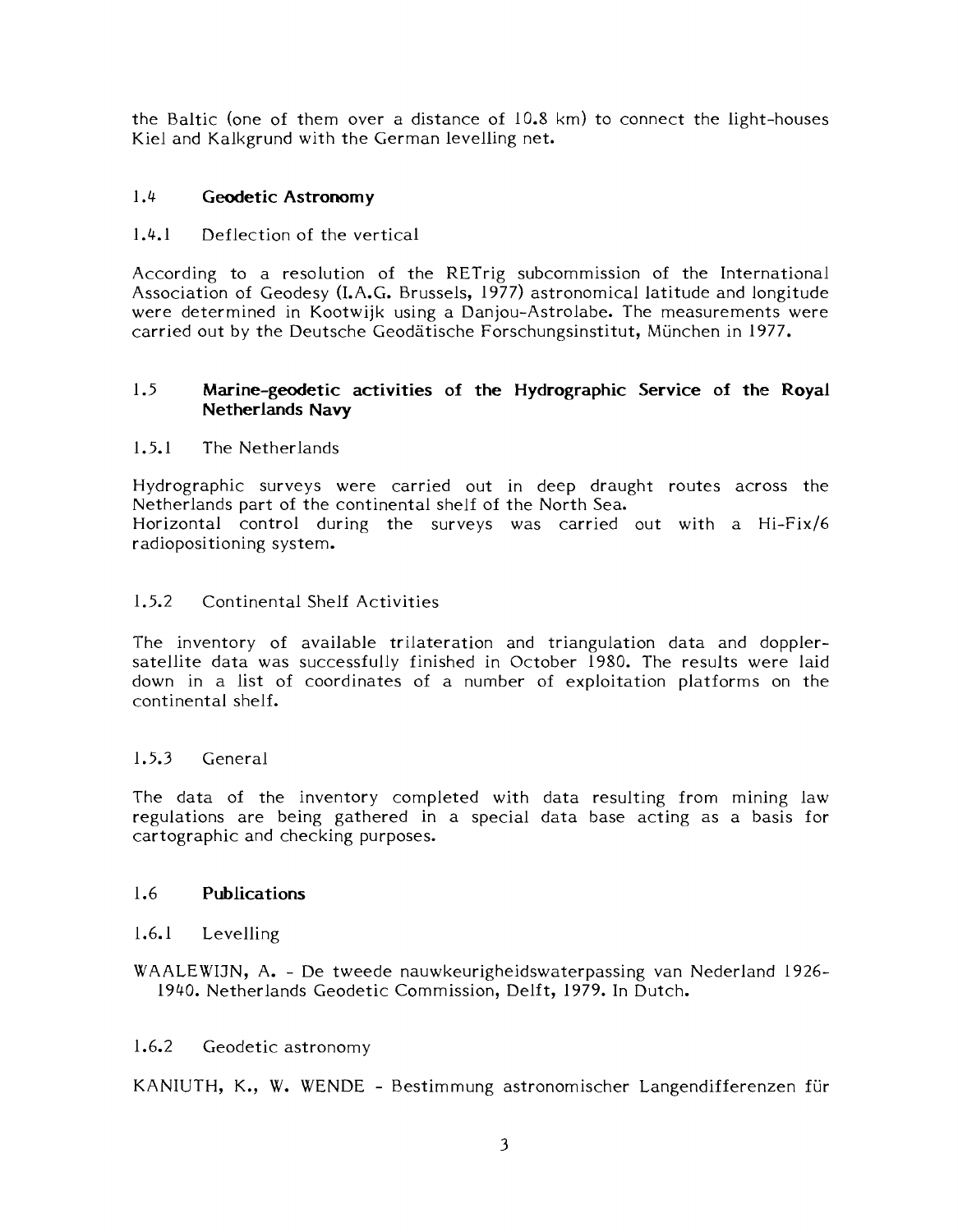das europäische Längennetz in den Jahren 1977 bis 1979. Deutsche Geodätische Kommission bei der Bayerischen Akademie der Wissenschaften. Reihe B: Angewandte Geodasie. Heft Nr. 250/1980.

#### 1.6.3 Marine Geodesy

- GEIN, W.A. VAN, R. NICOLAI Offshore Positioning on the Dutch Continental Shelf in the North Sea. Hydrographic Service of the Royal Netherlands Navy, The Hague, April 1980.
- $GRAAF$ , M.C. VAN DER The checking and improving of the 'Noordzee'-network. Hydrographic Service of the Royal Netherlands Navy, The Hague, October 1980.
- GEIN, W.A. VAN Operational properties and possibilities of Hi-Fix/6. The Hydrographic Journal, London, 1982, no. 23, pp. 13-19.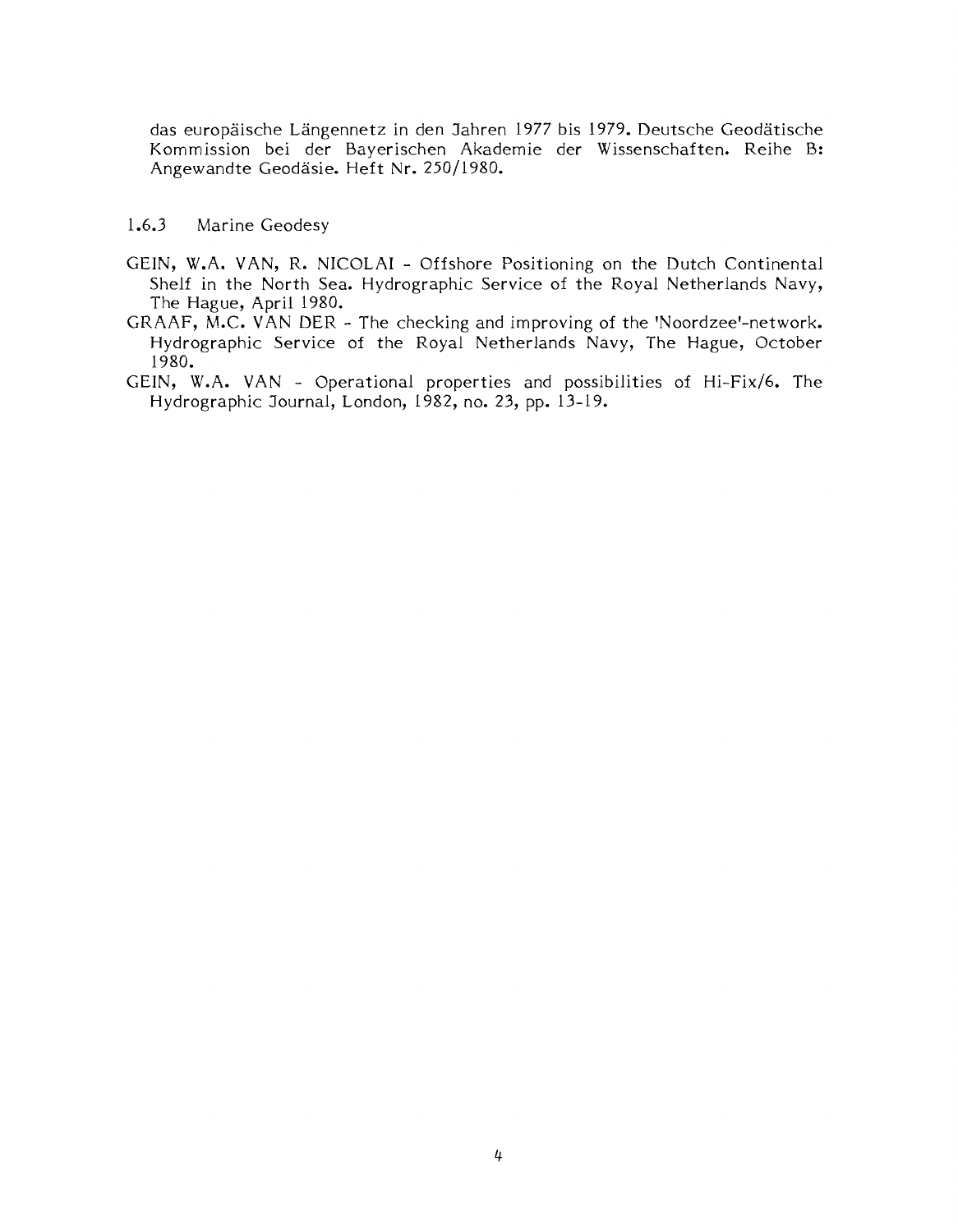#### **2 SPACE TECHNIQUES**

#### 2.1 **Kootwijk Observatory for Satellite Geodesy**

The Observatory for Satellite Geodesy at Kootwijk (Gelderland) is an institute within the Department of Geodesy of the Delft University of Technology. This institute by the end of 1981 succeeded the former Working Group for Satellite Geodesy.

The Observatory's activities are part of the scientific programme coordinated by the Netherlands Committee for Geophysics and Space Research and thus annually reported to COSPAR. These activities cover the fields of:

- 1. design, construction and development of satellite geodetic instrumentation;
- 2. satellite geodetic observations;
- 3. data analysis and utilization.

#### 2.1.1 Instrumentation

The main observing technique applied was ground-based laser ranging. The ranging instrument since 1976 operating from a location at the observatory identified by number 7833 was upgraded to better precision and performance; its principal characteristics by the end of 1982 were:

| nominal laser wave length:     | $694 \; \text{nm}$ |
|--------------------------------|--------------------|
| emitted energy:                | 1 T                |
| pulse width:                   | 2 <sub>ns</sub>    |
| pulse repetition rate:         | $15/m$ inute       |
| receiver aperture:             | $50 \text{ cm}$    |
| single-shot ranging precision: | 10-15 cm $r.m.s.$  |

In trilateral cooperation with the Observatory for Satellite Geodesy and with the Institut für Angewandte Geodäsie (IfAG) at Frankfurt am Main (Federal Republic of Germany) the Institute of Applied Physics TNO-TH (TPD) at Delft, in 1980 embarked on the design and construction of a Modular Transportable Laser System (MTLRS). This system features the following main characteristics:

| nominal laser wave length:      | 532 or 539 nm     |
|---------------------------------|-------------------|
| emitted energy:                 | 0.01J             |
| pulse width:                    | $0.2$ ns          |
| pulse repetition rate:          | 600/minute        |
| receiver aperture:              | $40 \text{ cm}$   |
| normal point ranging precision: | $1-2$ cm $r.m.s.$ |

The MTLRS will be both road-and air-transportable.

In the course of 1983 one MTLRS will be delivered to IfAG and one to the Delft University of Technology, the latter to be operated by the Observatory for Satellite Geodesy.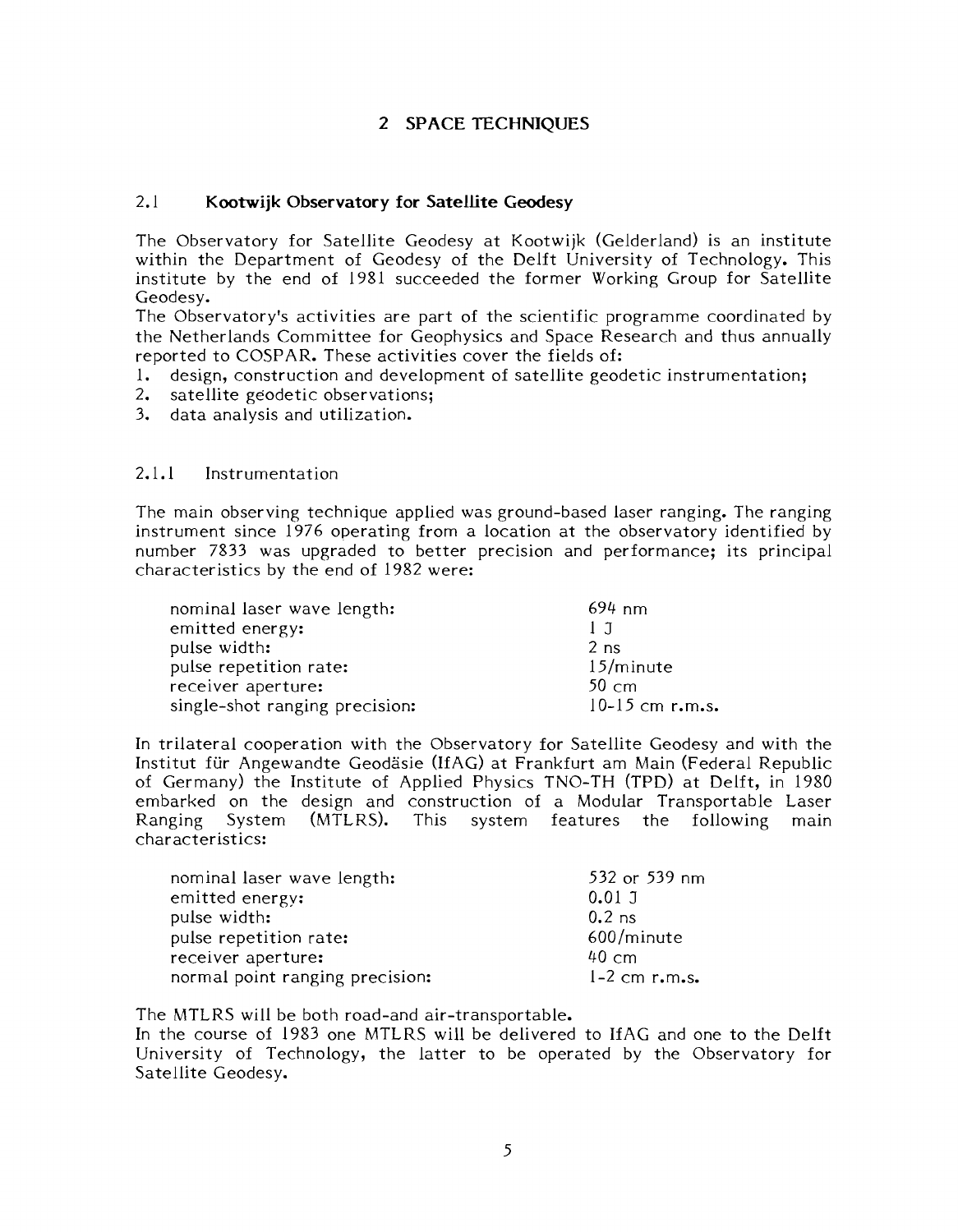#### 2.1.2 Observations

Laser range observations were performed of the following satellites:

|                  | BEACON EXPLORER C (1965-32A), and INTERKOSMOS-22 (1981-75A) |
|------------------|-------------------------------------------------------------|
| <b>STARLETTE</b> | $(1975 - 10A)$                                              |
| GEOS-3           | $(1975 - 27A)$                                              |
| LAGEOS           | $(1976 - 39A)$                                              |

These observations were made as contributions to geoscientific programmes. Within the framework of such programmes the observatory took part in two campaigns of dedicated laser ranging: a campaign coordinated by the European Range Observations to Satellites (EROS) organization (April l-June 30, 1979) and the Short Campaign of IAU/IUGG Project MERIT (August l-October 31, 1980). Pre-processed laser range data was filed by the Kootwijk Observatory and made available to other scientific investigators on a running basis or upon special request.

#### 2.1.3 Data analysis

In continued fruitful collaboration with the Section Orbital Mechanics of the Delft University's Department of Aerospace Engineering laser data analysis and related investigations were performed as contributions to the Lageos-and Crustal Dynamics Projects initiated by the U.S. National Aeronautics and Space Administration (NASA). In this context emphasis was placed on the recovery of interstation distances in view of the detection and monitoring of ongoing crustal movements.

In this regard the Section Orbital Mechanics focussed on the utilization of actual data, the Kootwijk Observatory on the simulation of strategies of data taking and analysis.

Jointly with the Section Orbital Mechanics, the Observatory for Satellite Geodesy took part in preparatory studies concerning candidate missions considered by the European Space Agency (ESA) for geoscientific research.

#### 2.2 **Doppler positioning**

In aid of the Seasat project, the Norsdoc campaign (April 18-28, 1979) was organized in order to obtain the heights of the gauging stations along the North Sea coasts into one reference coordinate system by means of simultaneous Doppler Satellite Positioning Observations. The Dutch contribution consisted of Doppler observations at the gauging station of Petten.

One observer with one receiver rendered assistance to the 2nd Deutsch-Oesterreichische Doppler Campaign (July 17-26, 1979).

Instrumental assistance was given to the Technical University of Hannover (Dept. of Theor. Geodesy) for Marine Geodetic Research (September 17-27, 1979); the Harz-Doppler Campaign (April 14-May 14, 1980); and the West-East Doppler Campaign (May 17-27, 1980).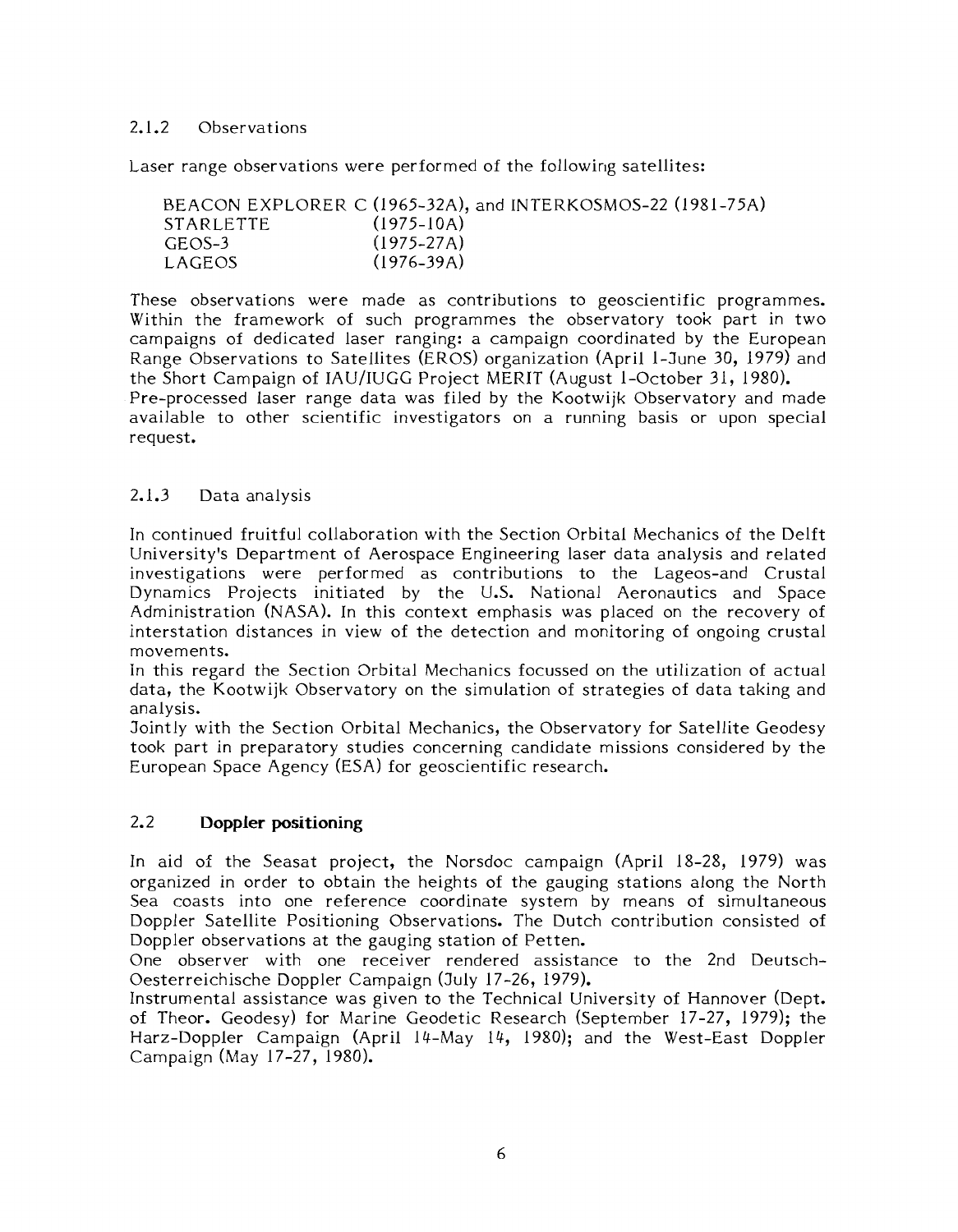The observation and calculation of 16 Doppler stations in Upper-Volta, performed by teams of the Delft Department of Geodesy, and of the Wageningen Department of Surveying of the Agricultural University with regard to a development pro'gram of the International Institute of Aerial Surveys (I.T.C.) Enschede.

These observations will be used also in the African Continent Doppler Observation Campaigns (ADOS).

Sponsored by the Netherlands Geodetic Commission c.q. the Doppler Satellite Positioning Working Group, the Delft Department of Geodesy, in cooperation with the Department of Theoretical Geodesy of the Bonn University, organized the European Radio Interferometry and Doppler Campaign (ERIDOC), for the purpose of connecting the European Radio Observatories equipped with Very Long Baseline Instruments (VLBI) into the one coordinate system by means of Doppler Satellite Positioning. .The Campaign also made possible the comparison of the various geodetic aspects of VLBI. Simultaneously 18 stations have been observed and adjusted (April 7-17, 1981).

A Netherlands-U.K. Doppler Satellite Observation Campaign has been conducted in cooperation with the Ordnance Survey of Great Britain (April 22-May 1, 1981). The network consisted of two stations on the British S-E coast; two British and two Dutch platforms in the North Sea; and six stations being part of the Netherlands 1st order triangulation. The purpose of the campaign was:

- 1. the comparison of the Doppler coordinates with the coordinates of the six 1st order Dutch triangulation stations.
- 2. The precise positioning of the four platforms in the North Sea in respect of both the British and Dutch 1st order triangulations.
- 3. The strengthening of the ties between these triangulations e.g. for RETrig.  $4$ . To strengthen the translation parameters with regard to ED50 coordinates
- 4. To strengthen the translation parameters with regard to ED50 coordinates at the North Sea.

#### 2.3 **Very Long Baseline Interferometry (VLBI)**

The Geodetic Computing Centre of the Delft University of Technology and the Netherlands Foundation for Radio Astronomy cooperated in a research project on the geodetic applications of VLBI. In connection with this project, theoretical studies on the design and post-correlation analysis of a geodetic VLBI campaign, are described in (Brouwer, 1981a, 1981b); the radio observatory of Westerbork participated in three geodetic VLBI-campaigns of the European Network. The second campaign, called ERIDOC (short for European Radio Interferometry and Doppler Campaign) consisted of 5 radio astronomy and 18 Doppler observatories and was organized in April 1981 by the Department of Geodesy of the Delft University of Technology and the Geodetic Institute of Bonn University. Preliminary results of these measurements have been presented in (Beyer et al.), whereas the final results will be communicated at the I.A.G. General Assembly in Hamburg.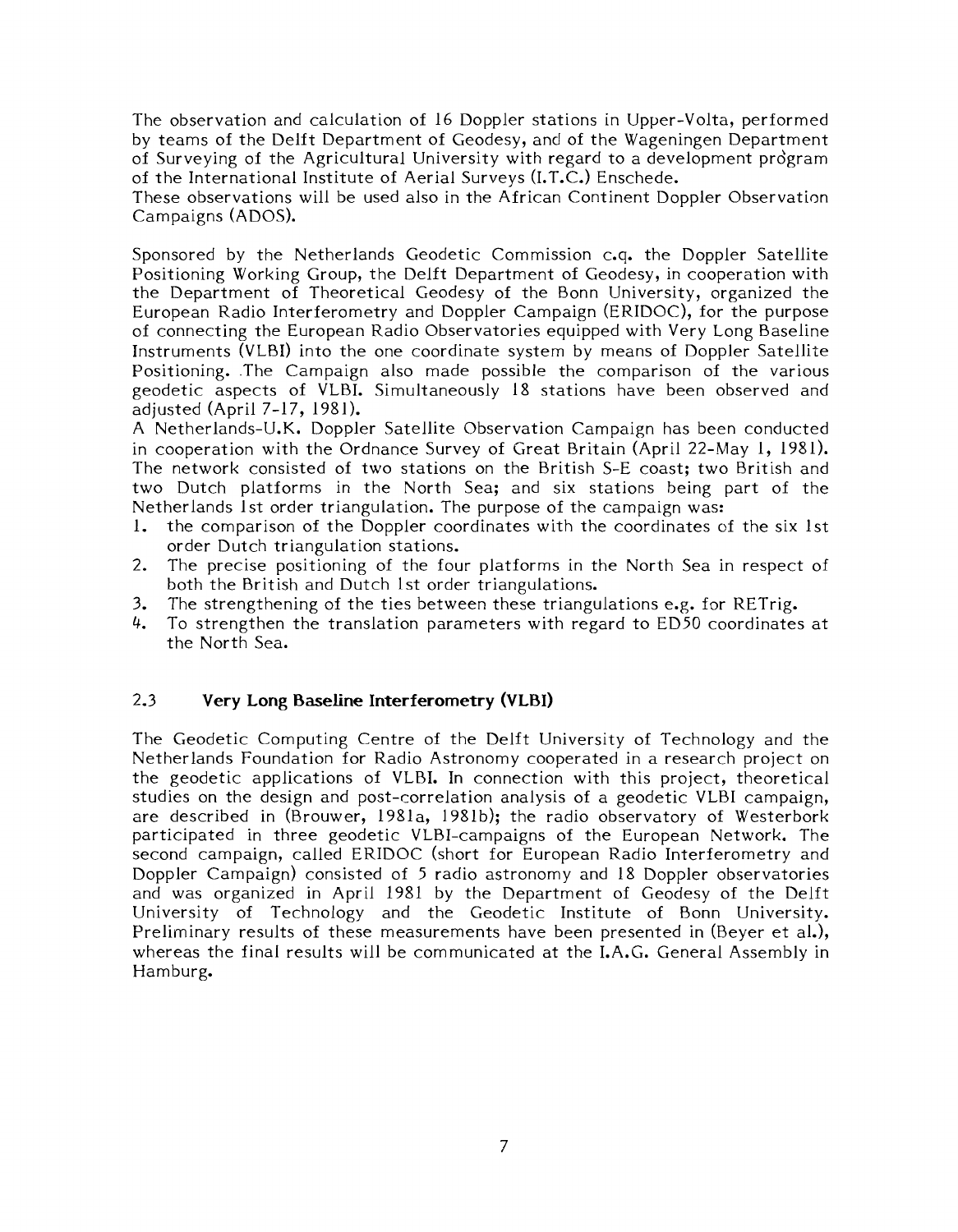#### 2.4 **Publications**

- 2.4.1 Kootwijk Observatory for Satellite Geodesy
- AARDOOM, L. Earth rotation and polar motion from laser ranging to the moon and artificial satellites. Proceedings of the 9th GEOP Conference, An International Symposium on the Applications of Geodesy to Geodynamics, October 2-5, 1978. Department of Geodetic Science. Report no. 280. The Ohio State University, Columbus, Ohio, 1979, pp. 19-28.
- AARDOOM, L. Satellite laser ranging techniques for monitoring crustal dynamics. Terrestrial and Space techniques in earthquake prediction research. Proceedings of the International Workshop on Monitoring Crystal Dynamics in Earthquake Zones. European Seismological Commission and European Geophysical Society, Strassbourg, August 29-September 5, 1978, 1979, pp. 607- 624.
- AARDOOM, L. and G. VEIS European co-operation in satellite laser ranging. The European Datum 1977 (ED77). Report on the symposium of the IAG Subcommission for the New Adjustment of the European Triangulation. Brussels, March 14-18, 1977, 1979, pp. 138-139.
- AARDOOM, L. and F.W. ZEEMAN The satellite laser ranging system at Kootwijk. Proceedings of the Third International Workshop on Laser Ranging Instrumentation. Lagonissi, May 23-27, 1978. Central Bureau for Satellite Geodesy of the International Association of Geodesy. National Technical University of Athens, 1979, pp. 89-95.
- AARDOOM, L., H. VISSER and F.W. ZEEMAN Laser-afstandmeting t.b.v. de satellietgeodesie. Eigenschappen en Toepassingen Laserstraling. Proceedings Symposium Delft University of Technology. April 18-20, 1979, pp. B9-810. In Dutch.
- GELDER, B.H.W. VAN Estimability and simple dynamical analysis of range (range-rate and range-difference) observations to artificial satellites. Reports of the Department of Geodetic Science, Report no. 284. The Ohio State University, Columbus, Ohio, 1979.
- KRIJNEN, H.J. Toetsing and betrouwbaarheid van laserafstandmetingen naar satellieten in een eenvoudig dynamisch model. Thesis Department of Geodesy, Delft University of Technology, 1979. In Dutch.
- VERMAAT, E. Laser data preprocessing at the Kootwijk Observatory. Proceedings of the Third International Workshop on Laser Ranging Instrumentation. Lagonissi, May 23-27, 1979, Central Bureau for Satellite Geodesy of the International Association of Geodesy, National Technical University of Athens, pp. 301-305, 1979.
- VERMAAT, E. De vorm van de (levende) aarde. Zenit 6, no. 718, 1979, pp. 290- 295 - In Dutch.
- VISSER, H. and F.W. ZEEMAN Laser safety at the Kootwijk Observatory. Proceedings of the Third International Workshop on Laser Ranging Instrumentation. Lagonissi, May-23-27, 1978. Central Bureau for Satellite Geodesy of the International Association of Geodesy. National Technical University of Athens, 1979, pp. 258-261.
- ZEEMAN, F.W. Calibration procedure at Kootwijk. Proceedings of the Third International Workshop on Laser Ranging Instrumentation. Lagonissi, May 23- 27, 1978, Central Bureau for Satellite Geodesy of the International Association of Geodesy, National Technical University of Athens, 1979, pp. 188-190.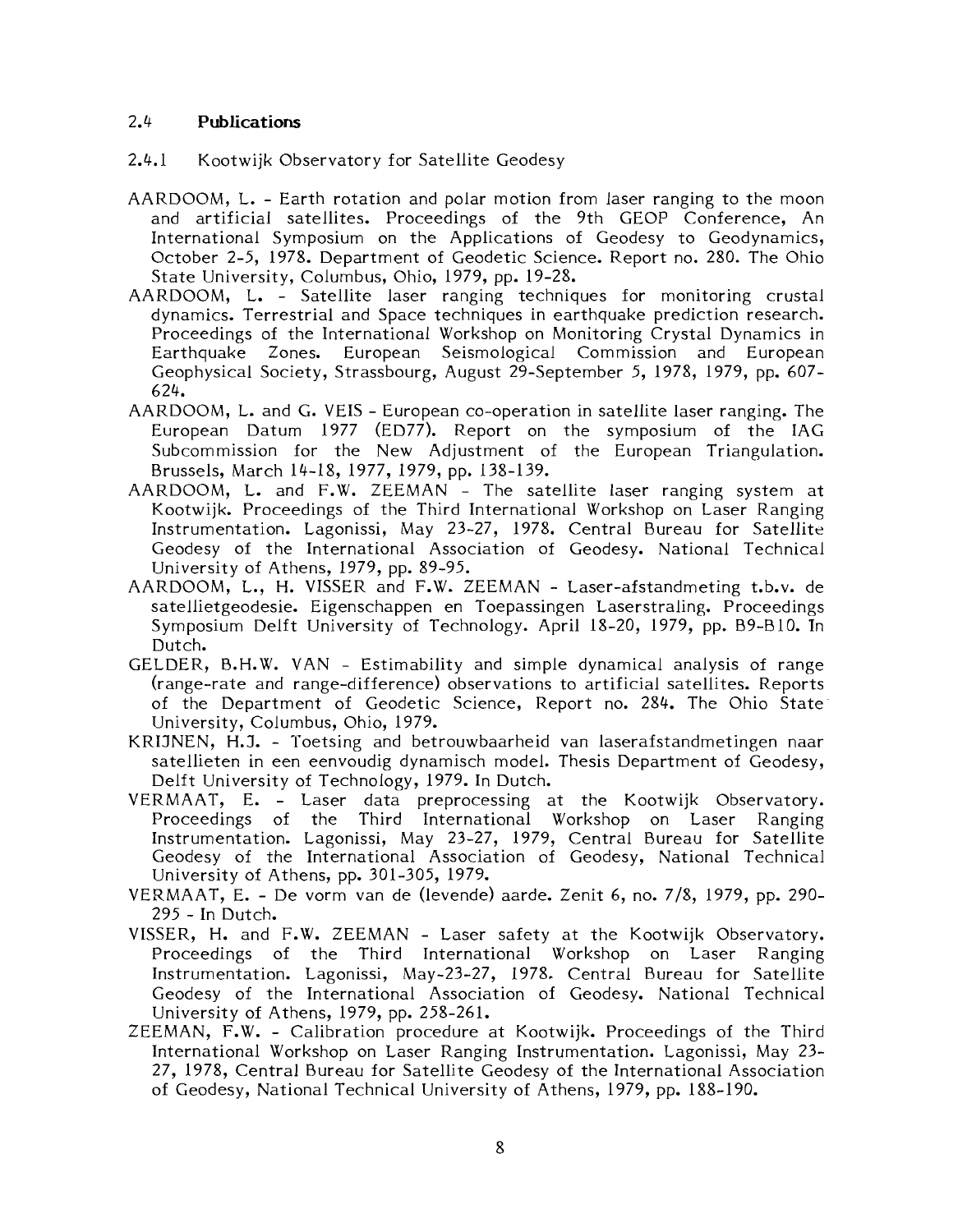- AARDOOM, L. Selected topics in satellite geodynamics. The Centenary of the Netherlands Geodetic Commission (N. v.d. Schraaf, ed.). Publ. of the Neth. Geod. Commission, 1980, pp. 29-36.
- AARDOOM, L. Techniques of precise satellite positioning for geodesy and related applications; an account of work in The Netherlands. The Centenary of the Netherlands Geodetic Commission (N. v.d. Schraaf, ed.). Publ. of the Neth. Geod. Commission, 1980, pp. 133-1 45.
- AARDOOM, L. European Range Observations to Satellites (EROS). Bulletin of the Commission on the International Coordination of Space Techniques for Geodesy and Geodynamics, Nr. 1, 1980, 28-31.
- KUIJK, E. VAN Relative station positioning by simultaneous range-differencing. Thesis Department of Geodesy, Delft University of Technology, 1980. In Dutch.
- ZWAAN, H.G. The effect of precession on relative station positioning by laser ranging to.satellites as analysed in the long arc mode. Thesis Department of Geodesy, Delft University of Technology, 1980.
- WAKKER, K.F. and B.A.C. AMBROSIUS A study on the determination of the Kootwijk-Wettzell baseline from satellite laser ranging at these stations, Report LR-295, Department of Aerospace Engineering, Delft University of Technology, 1980.
- WAKKER, K.F. and B.A.C. AMBROSIUS Estimation of the Wettzell coordinates from satellite laser ranging at Kootwijk, San Fernando and Wettzell. Report LR-296, Department of Aerospace Engineering, Delft University of Technology, 1980.
- KAMP, A. and J.J.P. VAN HULZEN State transition matrix computations for Kalman filter orbit determination from laser range observations. Memorandum M-363, Department of Aerospace Engineering, Delft University of Technology, 1980.
- WAKKER, K.F., B.A.C. AMBROSIUS and J.J.P. VAN HULZEN Kalman filter orbit improvement from Kootwijk laser range observations. Report LR-301, Department of Aerospace Engineering, Delft University of Technology, 1980.
- KRIJNEN, H.J. and B.H.W. VAN GELDER Testing of laser range measurements to artificial satellites and their reliability in view of (relative) station positioning. Report Department of Geodesy, Section Math. and Phys. Geodesy, Delft University of Technology, no. 80.1, 1980.
- AARDOOM, L. European range observations to satellites (EROS); updated version. Bulletin of the Commission on the International Coordination of Space Techniques for Geodesy and Geodynamics (CSTG), No. 3, 1981, pp. 23-26.
- VERMEER, H. Kalman filter orbit determination for geodetic satellite laser ranging; a theoretical inquiry. Thesis Department of Geodesy, Delft University of Technology, 1981.
- WAKKER, K.F., B.A.C. AMBROSIUS and J.J.P. VAN HULZEN Kalman filter orbit improvement from Kootwijk laser range observations, Adv. Space Res., Vol. 1, 1981, pp. 79-82.
- WAKKER, K.F. and B.A.C. AMBROSIUS Accurate orbit determination from laser range observations of LAGEOS, STARLETTE and GEOS-3, ESA SP-160, 1981, pp. 25-35.
- WAKKER, K.F. and B.A.C. AMBROSIUS Some results of numerical experiments on the computation of the Kootwijk and Wettzell satellite laser ranging station coordinates. Memorandum, M-409, Department of Aerospace Engineering, Delft University of Technology, 1981.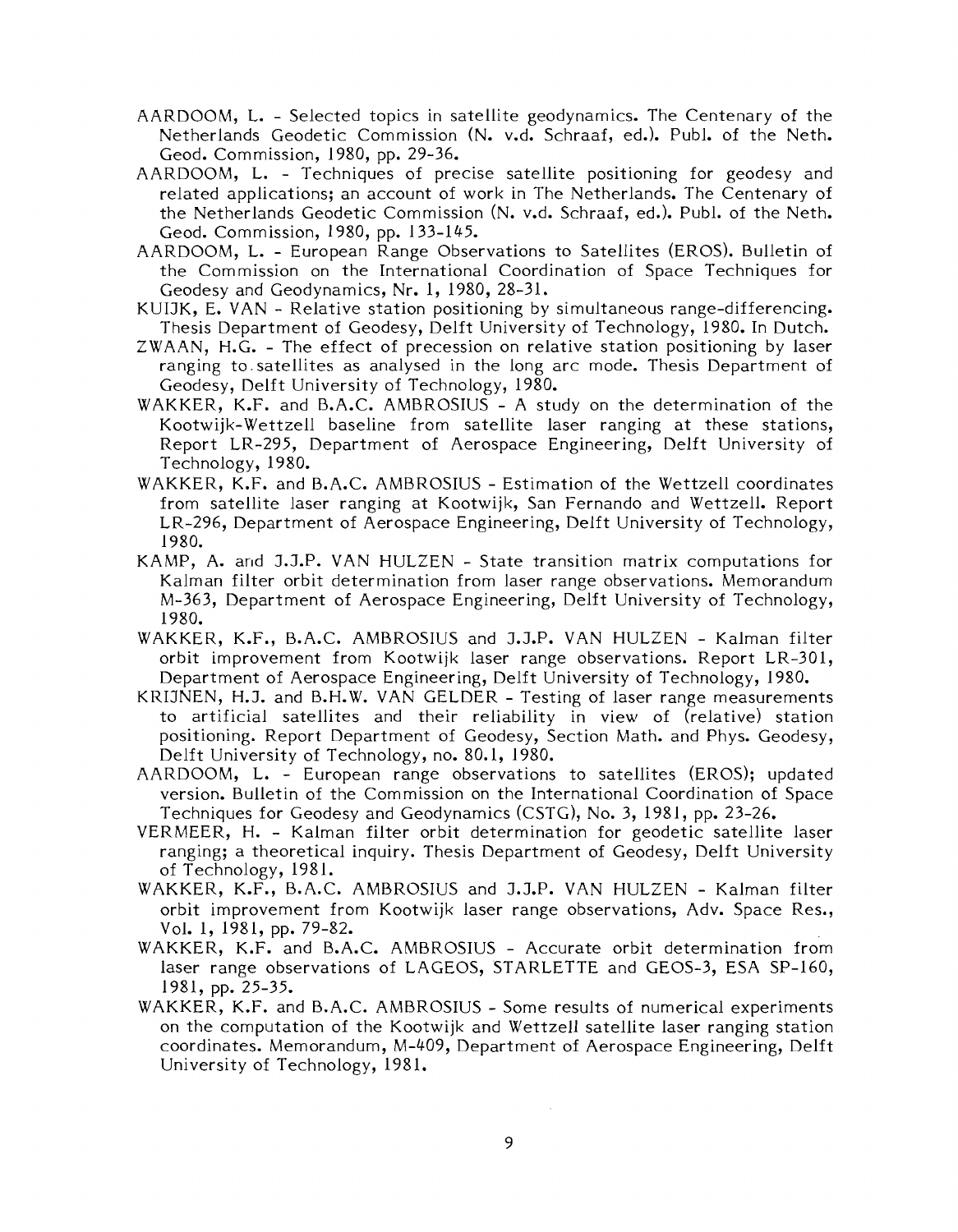- WAKKER, K.F., B.A.C. AMBROSIUS and T. VAN DER PLOEG Preliminary results of SEASAT orbit determinations from laser range and European doppler range-rate observations. Memorandum M-411, Department of Aerospace Engineering, Delft University of Technology, 1981.
- AARDOOM, L. Coordinator's report: satellite laser ranging. Project MERIT. Report on the short campaign and Grasse workshop with observations and results on earth-rotation during 1980 August-October. Herstmonceux, 1982, pp. 29-32.
- AARDOOM, L. Space geodetic monitoring of plate movements and deformation, with emphasis on satellite laser ranging. In: The recent plate movements and deformation. Publ. no. 0105 of the International Lithosphere Program. Rep. Symposium ICL Working Group No. 1, Tokyo, 9 May, 1982, pp. 7-8.
- AARDOOM, L. On the geodetic use of satellite laser ranging data. Proceedings Centennial convention Canadian Institute of Surveying. Ottawa, 19-23 April, 1982, pp. 407-426.
- AARDOOM, L., B.H.W. VAN GELDER and E. VERMAAT Aspects of the analysis and utilization of satellite laser ranging data at the Kootwijk Observatory. Forty years of thought... Volume at the occasion of Professor Baarda's 65th birthday, 1982, pp. 275-317.
- AARDOOM, L. and P. WILSON Crustal dynamics of the Eastern Mediterranean. CSTG Bull. no. 4, 1982, pp. 34-42.
- GELDER, B.H.W. VAN and L. AARDOOM Plate tectonic behaviour in the east Mediterranean region to be detected by baseline variations from satellite ranging. Report of the Department of Geodesy, Section Math. and Phys. Geodesy, no. 82.1, 1982.
- OTTEN, K.H. Multiprocessor-based mobile system software design. Proceedings of the Fourth International Workshop on Laser Ranging Instrumentation, Software session, Austin, 13-15 October 1981. Publ. in Astronomy no. 19, 1982, pp. 111-119.
- REIGBER, CH., K.F. WAKKEK, PH. HARTL, P. PAQUET, F. BARLIER, K. KANIUTH, L. AARDOOM, J. CUNO, H. MUELLER and F. NOUEL -Investigations on an active satellite system for earth kinematics and positioning. IEEE Digest, Vol. l, Proceedings International Geoscience and Remote Sensing Symposium, München, 1-4 June 1982, 1982, pp. 6.1-6.5.
- REIGBER, Ch., K. KANILITH, J. CUNO, H. MUELLER, K.F. WAKKER, L. AARDOOM, F. NOUEL, F. BARLIER, P. PAQUET and Ph. HARTL - System and ground segment definition and feasibility study of and earth kinematics satellite system for precise orbit positioning. Final Rep. ESA Contr. no. 4591/80/F/DD/SC, 1982.
- VERMAAT, E. Practical aspects of on-site prediction. Laser ranging instrumentation, Proceedings of the Fourth International Workshop on Laser Instrumentation, Austin, 12-16 October 1981, 1982, pp. 172-187.
- VERMAAT, E. On-site integration of STARLETTE in a tailored field. Proceedings of the Fourth International Workshop on Laser Ranging Instrumentation. Software session, Austin, 13-15 October 1981. Publ. in Astronomy no. 19, 1982, pp. 367-375.
- VISSER, H. and F.W. ZEEMAN Detection package for the German/Dutch mobile system. Laser ranging instrumentation, Proceedings of the Fourth International Workshop on Laser Ranging Instrumentation, Austin, 12-16 October, 1981, 1982, pp. 440-446.
- VISSER, H. and F.W. ZEEMAN Mount and telesccpe for the German/Dutch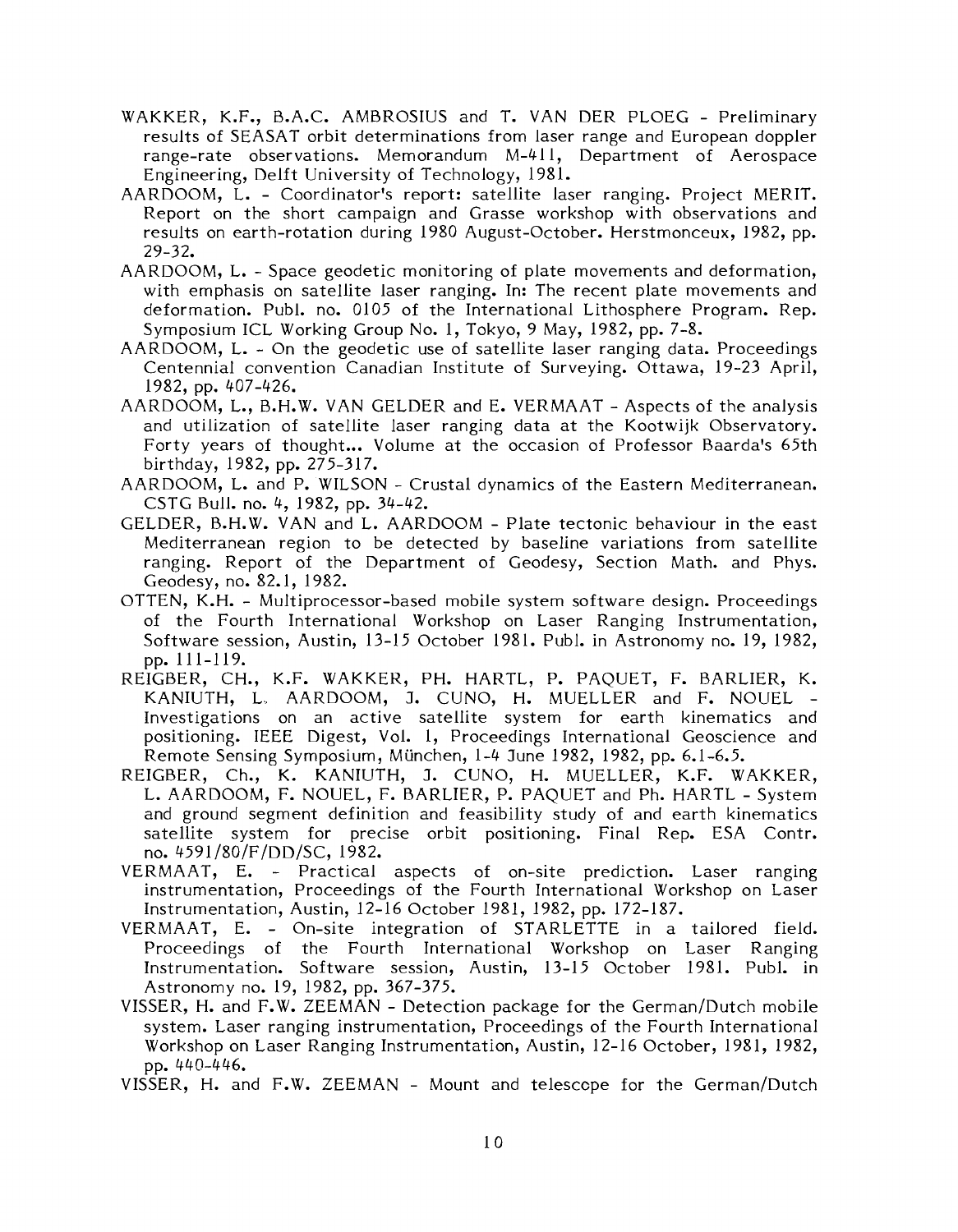mobile system. Laser Ranging Instrumentation, Proceedings of the Fourth International Workshop on Laser Ranging Instrumentation, Austin, 12-16 October 1981, 1982, pp. 214-222.

- PIERSMA, H.J.D. Comparison of various satellite tracking station coordinate solutions. Memorandum M-424, Dept. of Aerospace Engineering, Delft University of Technology, 1982.
- WAKKER, K.F. and B.A.C. AMBROSIUS Summary of orbit computations from laser range observations of LAGEOS, STARLETTE, GEOS-3 and SEASAT. Report LR-342, Dept. of Aerospace Engineering, Delft University of Technology, 1982.
- WAKKER, K.F. and B.A.C. AMBROSIUS Kalman filter satellite orbit improvement using laser range measurements from a single tracking station. AGARDograph no. 256, 1982, pp. 1711-17/16.
- WAKKER, K.F. and B.A.C. AMBROSIUS Preliminary orbital error analysis for ERS-1. Report LR-343, Department of Aerospace Engineering, Delft University of Technology, 1982.
- 2.4.2 Doppler positioning
- HUSTI, G.J. Plaatsbepaling met Doppler-satellieten. Geodesia, Nederlands Geodetisch Tijdschrift no. 5, pp. 173-177, 1981. In Dutch
- HUSTI, G.J. Doppler satellite positioning in Upper Volta. Reports of the Department of Geodesy, Section Math. and Phys. Geodesy, Delft University of Technology no. 81.1, 1981.
- BEYER, W., J. CAMPBELL, F.J. LOHMAR, H. SEEGER, A. SUDAU, F.J.J. BROUWER, G.J. HUSTI, G. LUNDQUIST, B.O. ROENNAENG, A. VAN ARDENNE, R.T. SCHILLIZI, R.S. BOOTH, P. RICHARDS, S. TALLQUIST - Project ERIDOC (European Radio-interferometry and Doppler Campaign). Proceedings of the Vth AIG Symposium on Geodetic Applications of Radio Interferometry, Tokyo, Japan, May 7-8, 1982.
- HUSTI, G.J. The final results of the NEDOC-project. Report of the Department of Geodesy, Section Math, and Phys. Geodesy, Delft Univeristy of Technology, no. 83.1, 1983
- 2.4.3 Very Long Baseline Interferometry
- BEYER, W., J. CAMPBELL, F.J. LOHMAR, H. SEEGER, A. SUDAU, F.J.J. BROUWER, G.J. HUSTI, G. LUNDQUIST, B.O. ROENNAENG, A. VAN ARDENNE, R.T. SCHILLIZI, R.S. BOOTH, P. RICHARDS, S. TALLQUIST - Project ERIDOC (European Radio-interferometry and Doppler Campaign). Proceedings of the Vth AIG Symposium on Geodetic Applications of Radio Interferometry, Tokyo, Japan, May 7-8, 1982.
- BROUWER, F.J.J. Selected Topics in Geodetic VLBI. Proceedings Meeting on Geodetic Applications of VLBI, Netherlands Geodetic Commission, Delft, May 1981.
- BROUWER, F.J.J. Measurements for precision and reliability in planning, adjusting and testing a European VLBI-campaign; survey of current and future measurements. Proceedings Symposium on Geodetic Networks and Computations, Miinchen, September 1981.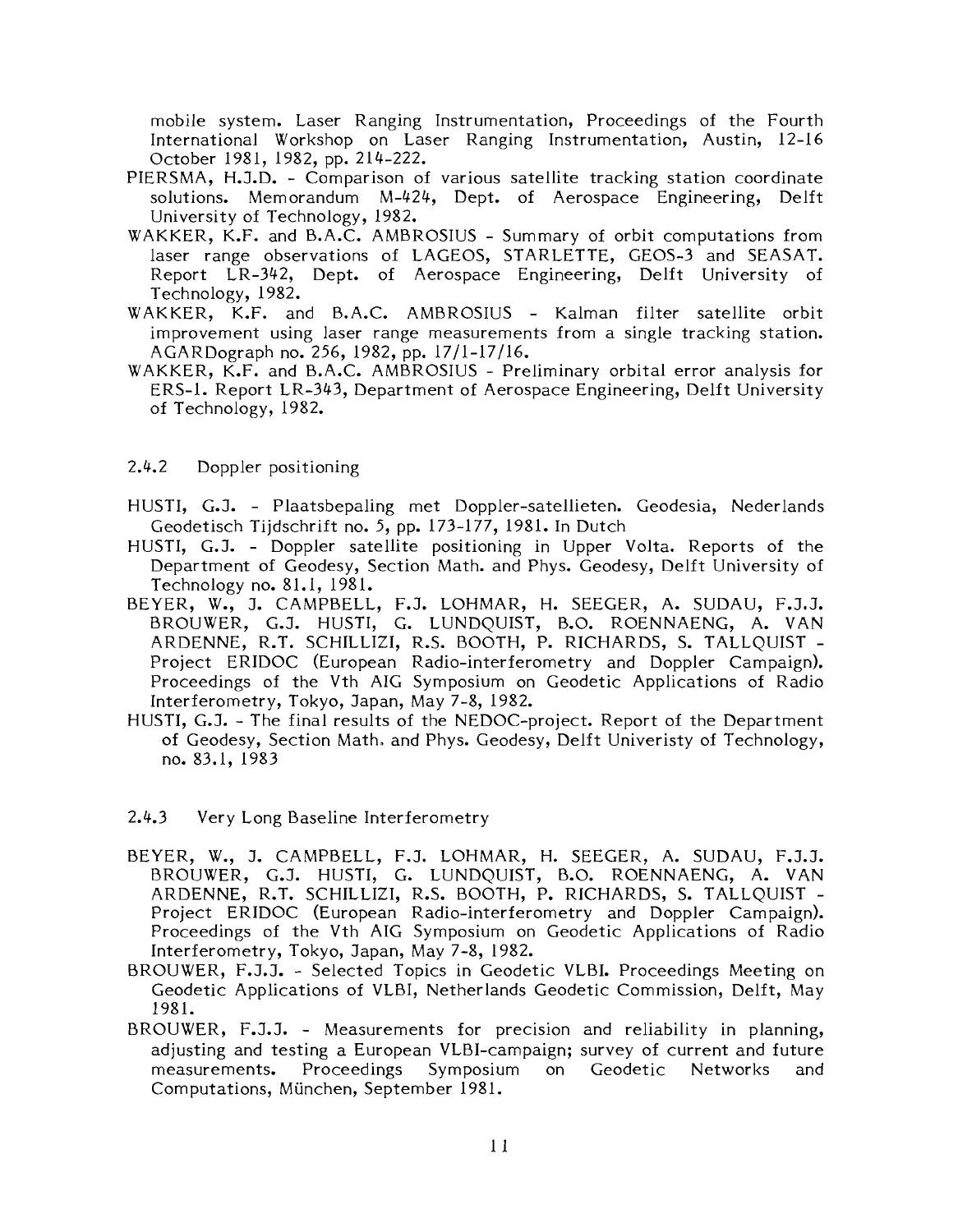### **3 GRAVIMETRY**

#### 3.1 **Gravity measurements in the Groningen gasfield**

In 1978 a precision gravity network is measured consisting of 22 points evenly distributed over the area. The base-point Gasselte was outside the area on a geological stable formation.

Between these points 85 gravity differences were measured with a precision of 13 gal each with the La Coste-Romberg gravimeter model G No. 79, which was put to our disposal by the Technological University in Hannover. The adjustment of the network is executed with different assumptions of the correlation between the observations. It shows that a correlation coefficient of  $= -0.15$  between the observations. It shows that a correlation coefficient of successive observations gives the best estimation of the variance factor.

The gravity values of the points are obtained after the adjustment with an accuracy of 6 gal.

It is the intention to remeasure the network in 1983 in order to detect gravity changes due to the gas-exploitation. The expected gravity changes can be correlated with the subsidence of the surface (see section 5.1.2) and with the mass decrease due to the gas extraction.

The measurements and computations were executed by the Department of Geodesy of the Delft University of Technology.

#### 3.2 **Gravity at sea and satellite altimetry**

In the framework of the SEASAT Users Group of Europe (SURGE) a detailed study of the gravity field structure was carried out in the North Sea area. The study consists of an analysis of satellite altimeter data from SEASAT-l and a combination with data coming from GEOS-3 and a detailed sea gravimetry survey (Rummel, Strang van Hees and Versluijs, 1983). The gravity measurements cover the Dutch part of the North Sea in a grid of 20 km profile spacing creating approximately 300 cross-over points. The measurement lines were linked to the IGSN-71 at Den Helder ('The Netherlands), Ipswich (Great Britain) and Stavanger (Norway). The measurements were performed with a KSS-5 system (Bodenseewerke) mounted on a stabilized platform (Anschijtz). For the navigation a Hifix-6 system (+ 3 m) was available in the southern part and a Pulse-8 system (+ 30 m) for the rest. In total 10 000 km was sailed and 30 000 gravity points were measured. The ship, H.M. "Buyskes" was made available for this project by the Dutch Hydrographic Service; the Shell International Oil Company gave assistance with an integrated computer system for navigation and data processing. The adjustment of the gravity measurements, using the coptrol at the cross-over points, yielded a standard deviation of 1.2 mgal  $(10^{-5} \text{ ms}^{-2})$  for the single observation, compare (Strang van Hees, 1983). From the adjusted gravity data a free air gravity anomaly map was compiled, see Figure l.

The SEASAT-l altimeter data were adjusted relative to geoid heights as computed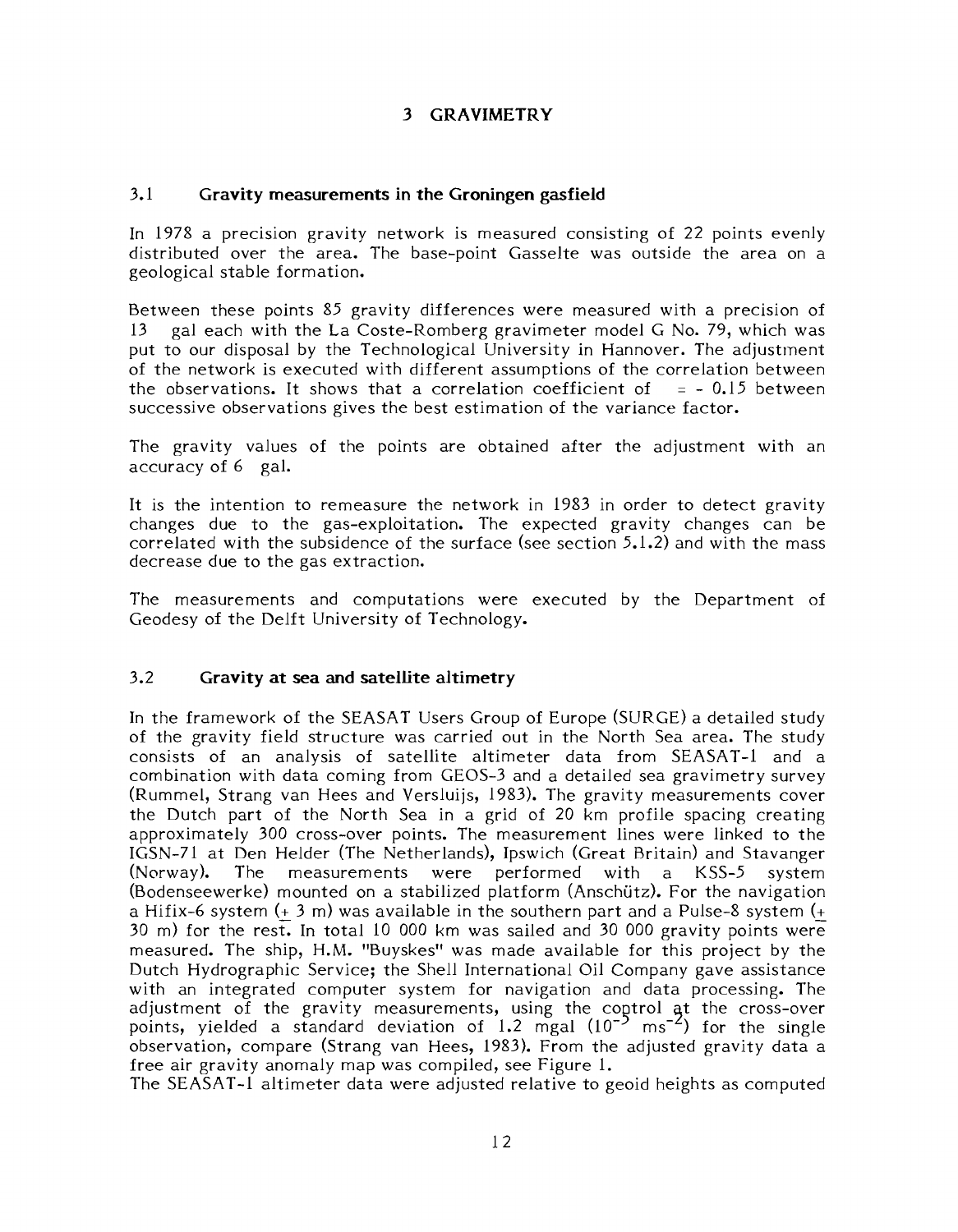from the Goddard Earth Model 10. Also in this adjustment the cross-over points of the ground tracks were used as control. The a priori standard deviation of 2.84 m of the cross-over points decreased to about 0.10 m after the adjustment.



Fig. 1 Free air gravity anomaly map North Sea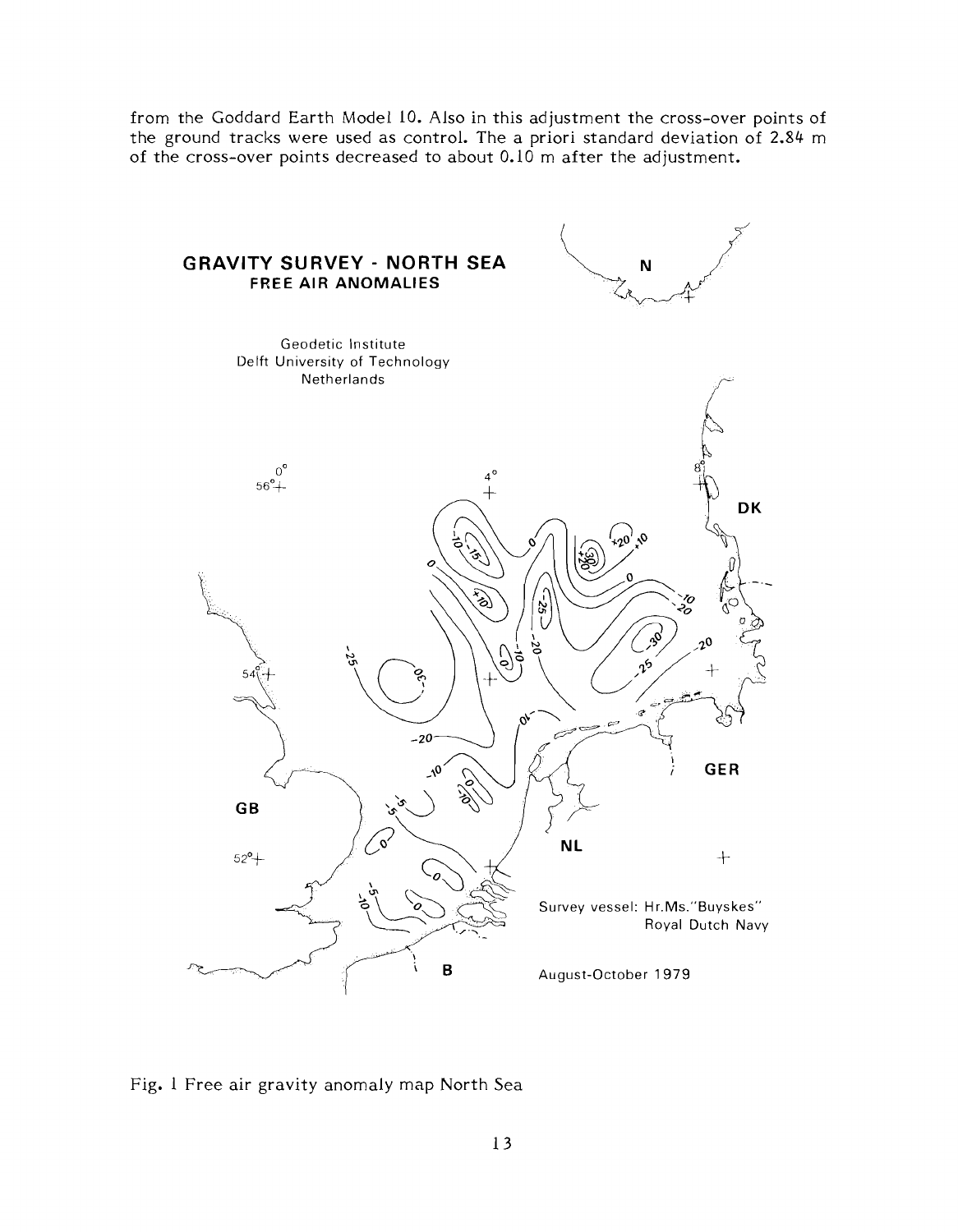A comparison with gravimetric geoid GGNS2 of the University of Hannover gave a mean difference of 0.20 m and a r.m.s difference of 0.46 m, which may be attributed to (l) errors in the geoid, (2) errors in the adjusted satellite altimeter data and (3) unmodelled sea surface topography. First steps were taken to relate both the gravity anomaly field and the sea surface to the main geological features in this area.

#### 3.3 **Publications**

- RUMMEL, R., G.L. STRANG VAN HEES, H.W. VERSLUIJS Gravity field investigation in the North Sea. Allan, T.D. (ed.): Satellite Microwave Remote Sensing, Ellis Harwood Series in Marine Science, 1983, pp. 389-402.
- STRANG VAN HEES, G.L. Zwaartekrachtmetingen in het Groninger aardgasgebied. Geodesia, Nederlands Geodetisch Tijdschrift, no. 5, 1980, pp. 188-192. In Dutch.
- STRANG VAN HEES, G.L. The precision of the geoid from gravity data. Daar heb ik veertig jaar over nagedacht... Feestbundel ter gelegenheid van de 65ste verjaardag van Professor Baarda, Delft, 1982, pp. 640-657.
- STRANG VAN HEES, G.L. Gravity survey in the North Sea. Marine Geodesy, Vol. 6, Nr. 2, 1983.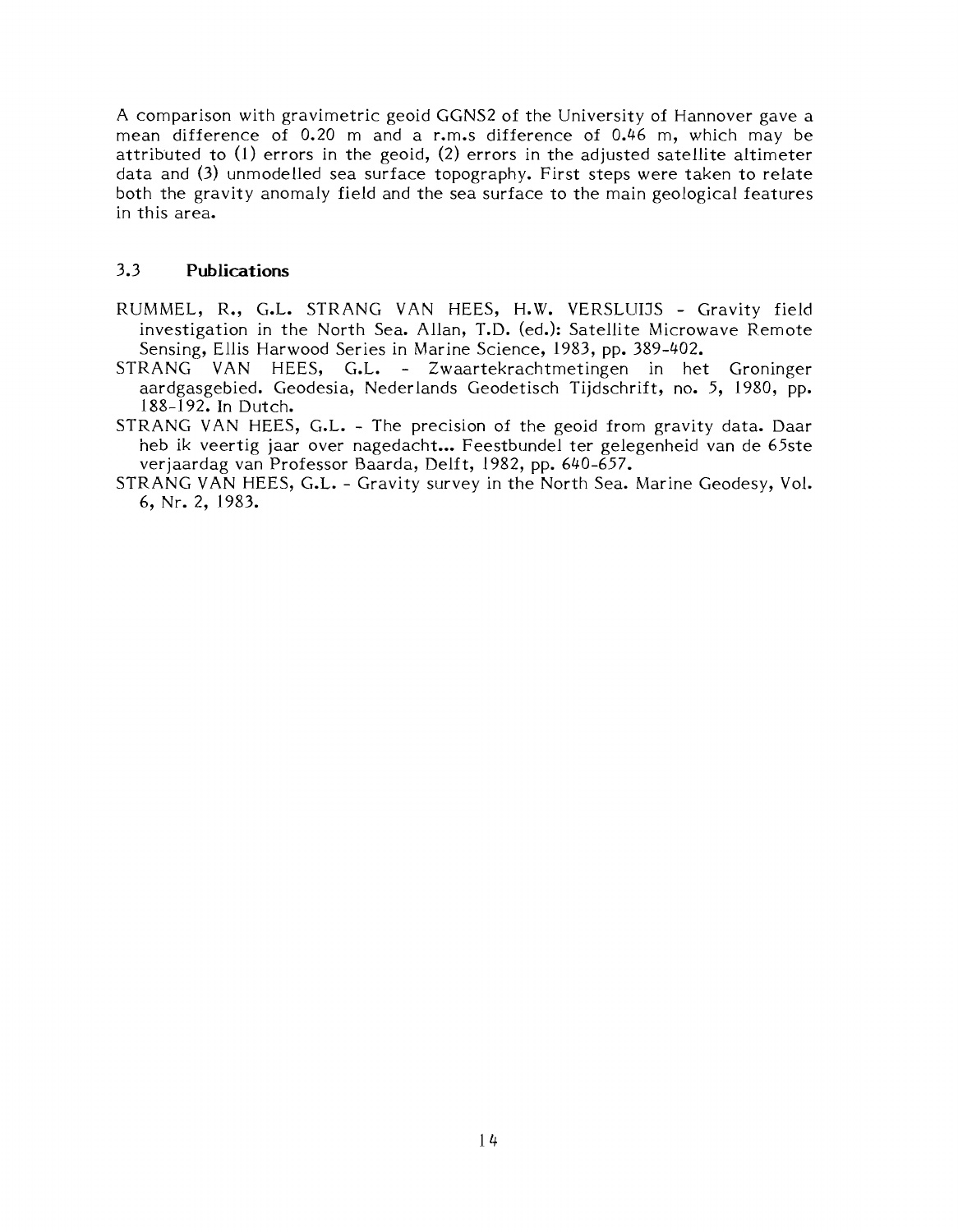## **4 THEORY AND EVALUATION**

### 4.1 **Computing Centre, Geodetic Institute, Delft University of Technology**

The theory relating to the precision and the reliability of networks was extensively applied to the design and evaluation of control networks used in practice. A method for the direct computation of the weight optimization problem for scalar target functions was developed. In collaboration with the main national survey services a project was started, aiming at the development of new practical guidelines for the design, measurement and computation of control and detail surveys. Studies are being made on a part of the ESA international astrometric project HIPPARCOS (High Precision Parallax Collecting Satellite); this contribution relates to the data processing and the testing procedures to be applied to the vast amount of data to be collected.

Under the supervision of W. BAARDA, the theory of quaternions for spatial problems was further developed in two doctoral theses. M. MOLENAAR studied the connection with three-dimensional S-transformations and criterion matrices in the context of photogrammetry, H. QUEE elaborated the computation of spatial terrestrial networks. The staff of the Computing Centre took the initiative to the publication of a Festschrift for Professor BAARDA on the occasion of his 65th birthday in 1982. Its two volumes contain many contributions from foreign and Dutch geodesists on a wide range of subjects.

Computations for the Unified European Levelling Network (UELN or REUN) as well as for the third phase of the European Triangulation Network (RETrig III) were executed by means of the SCAN-I1 computing system. A method for sequential data-snooping was developed for use with SCAN-11. Improved sparse matrix techniques are being implemented.

#### 4.2 **Gravity parameter estimation from large and densly space homogeneous data sets**

A gravity parameter estimation technique was further developed. This technique is capable of processing arbitrarily large and globally (or at least locally) dense, homogeneous sets of observations. Two rather independent features characterize the technique: (1) For a posed estimation problem an integral formula with stabilized kernel is deduced. Conceptually it can be considered as least-squares collocation with globally continuous data coverage. (2) A numerical integration based on discrete data is applied to the integral. The required area weights attached to each observation can be computed in a unique way from triangle areas obtained by spreading over all observation points a triangle net of minimum side lengths. The error estimate is also derived from the global limit.

First but still preliminary results were obtained for the computation of  $1^{\circ}$  x  $1^{\circ}$ mean gravity anomalies from GEOS-3 altimetry data and for the geoid computation from a large set of point gravity anomalies in a test area in New Mexico.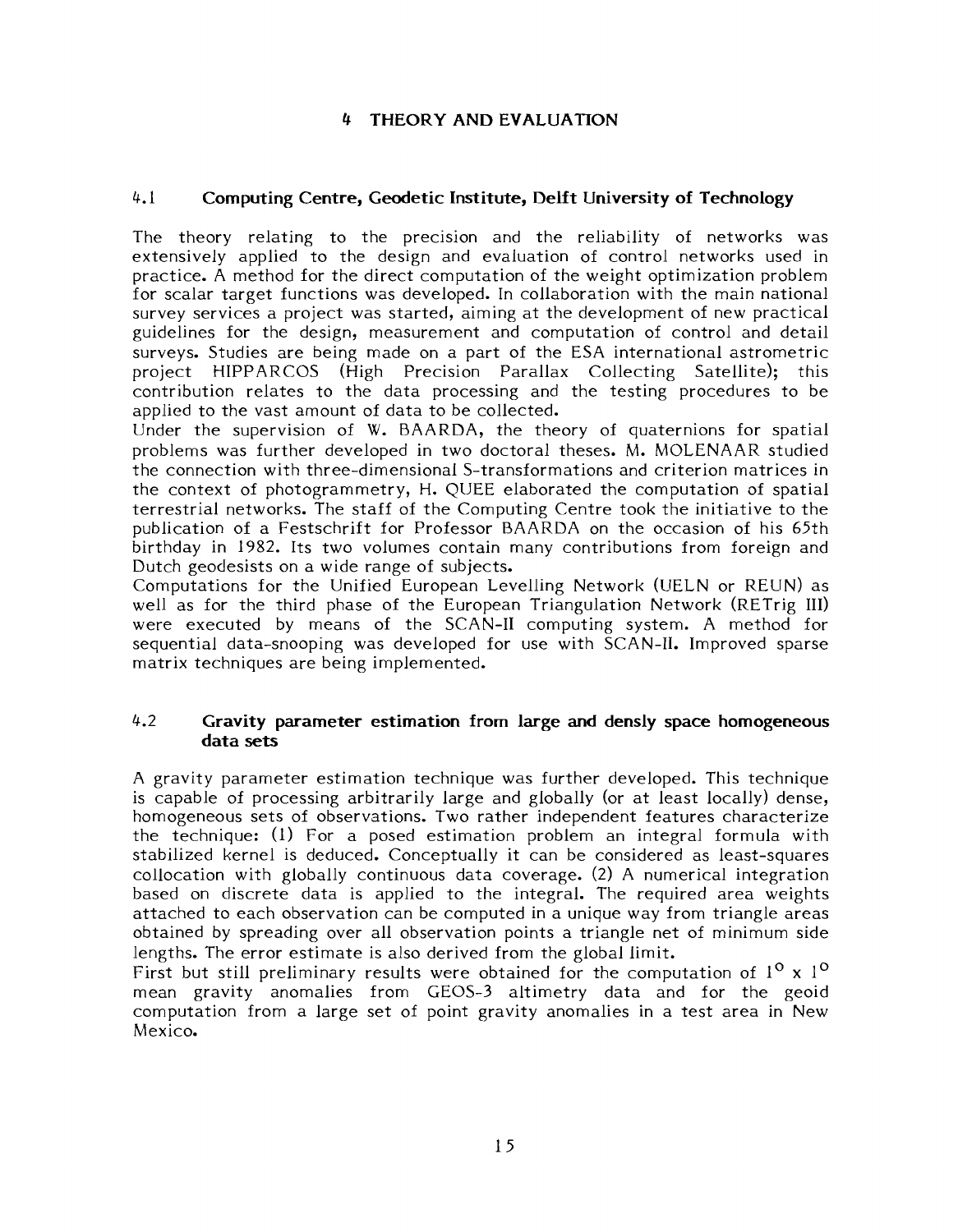#### 4.3 **Publications**

- ALBERDA, J.E. A review of analysis techniques for engineering survey control schemes. Proceedings of the industrial and engineering survey conference. September 2-4, London, 1980, pp. 6.2/1-6.2/42.
- ALBERDA, J.E. A note on the simplest substitute matrix. Daar heb ik veertig jaar over nagedacht... Feestbundel ter gelegenheid van de 65ste verjaardag van Professor Baarda, Delft, 1982, pp. 318-331.
- BAARDA FESTSCHRIFT Daar heb ik veertig jaar over nagedacht, (Forty years of thought), 2 Vols. Contributions by 14 foreign and 33 Dutch authors, Dept. of Geodesy, Delft University of Technology, Delft, 1982.
- BAARDA, W. Opzet van metingen. Achtergronden en algemene gezichtspunten (Design of surveys. Background and general aspects). Geodesia, Nederlands Geodetisch Tijdschrift 22 (1980) no. 9, pp. 301-306. In Dutch.
- BAARDA, W. The expanding neighbourhood of the Géomètre. Keynote address Group B, Archives XVI Congrès International des Géomètres, Vol. 0, Montreux 1981.
- BROUWER, F.J.J. Measures for precision and reliability in planning, adjusting and testing a European VLBI-campaign; survey of current and future measurements. Proceedings International Symposium on Geodetic Networks and Computations, Munich, 1981, Vol. IV, München, 1982, p. 157.
- DAALEN, D.T. VAN, I. GALLEGANI and J. KOVALEVSKY Reduction to circles and sphere reconstitution. FAST consortium proposal for processing scientific data from the astrometric satellite HIPPARCOS. Response to the ESA announcement of opportunity ESA Hip 81, Report (d), Grasse, 1981.
- HEUS, H.M. DE Data-snooping in control networks. Proc. Meeting FIG Study Group 5B, 7-9 July 1982, Aalborg, Schriftenreihe HSBw, Heft 7, Munchen, 1982, pp. 21 1-224.
- HEUS, H.M. DE Quality related problems of densification networks. Proceedings Meeting FIG Study Group 5 B, 7-9 July 1982, Aalborg, Schriftenreihe HSBw, Heft 7, Munchen, 1982, pp. 225-237.
- KOK, J.J. Statistical analysis of deformation problems using Baarda's testing procedures. Daar heb ik veertig jaar over nagedacht... Feestbundel ter gelegenheid van de 65ste verjaardag van Professor Baarda, Delft, 1982, pp. 469-488.
- KOK, J.J. On testing and reliability in levelling networks. Proceedings Workshop on Precise Levelling, Hannover, 1983. (in press).
- KOK, J.J., W. EHRNSPERGER and H. RIETVELD The 1979 adjustment of the United European Levelling Network (UELN) and its analysis of precision and reliability. Proceedings 2nd NAD Symposium, Ottawa, 1980.
- MOLENAAR, M. A further inquiry into the theory of S-transformations and criterion matrices. Neth. Geod. Comm., Publ. on Geodesy, New Series, Vol. 7, No. l, Delft, 1981.
- MOLENAAR, M. Recent developments in the criterion theory for precision of geodetic networks. Daar heb ik veertig jaar over nagedacht... Feestbundel ter gelegenheid van de 65ste verjaardag van Professor Baarda, Delft, 1982, pp. 527-544.
- QUEE, H. Quaternion algebra applied to polygon theory in three dimenional space. Neth. Geod. Comm., Publ. on Geodesy, New Series, Vol. 7 No. 2, Delft, 1983.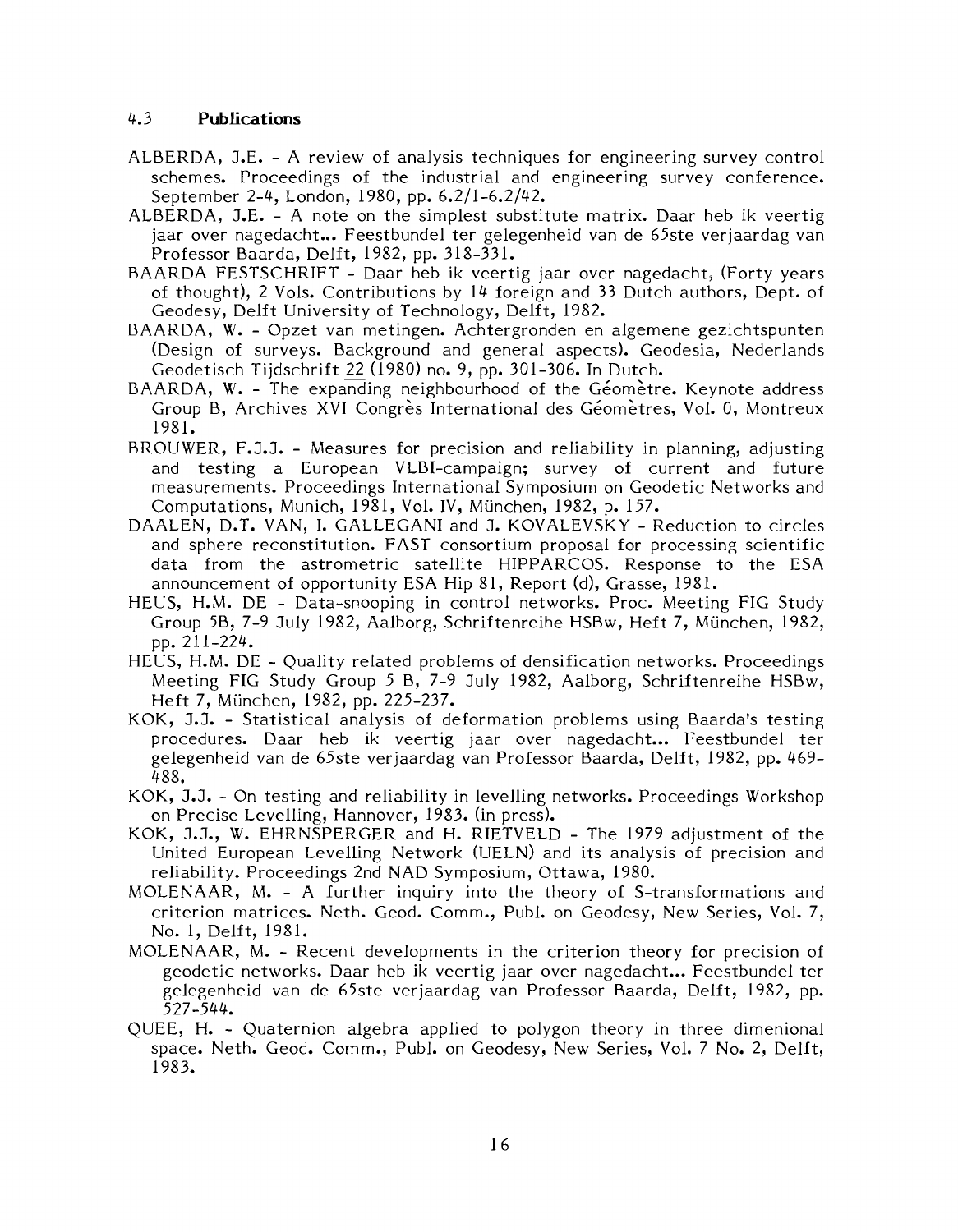- RUMMEL, R. A direct method of geoid height computation from discrete gravity anomalies. Proceedings of the General Meeting of the IAG, Tokyo, 1982, pp. 529-537.
- RUMMEL, R. Gravity parameter estimation from large data sets using stabilized integral formulas and a numerical integration based on discrete point data. Department of geodetic science. Report no. 339, The Ohio State University, Columbus, 1982.
- RUMMEL, R. Gravity parameter estimation from large and densely spaced homogeneous data sets. Bolletino di geodesia e scienze affini XVI, no. 2, 1982, pp. 149-160.
- RUMMEL, R. and P.J.G. TEUNISSEN A connection between geometric and gravimetric geodesy - some remarks on the role of the gravity field. Daar heb ik veertig jaar over nagedacht... Feestbundel ter gelegenheid van de 65ste verjaardag van Professor Baarda, Delft, 1982, pp. 602-623.
- STAFF OF THE GEODETIC COMPUTING CENTXE The Delft approach for the design and computation of geodetic networks. Daar heb ik veertig jaar over nagedacht ... Feestbundel ter gelegenheid van de 65ste verjaardag van Professor Baarda, Delft, 1982, pp. 202-274.
- STRANG VAN HEES, G.L. Variance-covariance transformation of geodetic networks. Manuscripta geodaetica 7 no. 1, 1982, pp. 1-20.
- TEUNISSEN, P.J.G. Anholonomity when using the development method for the reduction of observations to the reference ellipsoid. Bulletin géodésique 56 (1982) no. 4, pp. 356-363.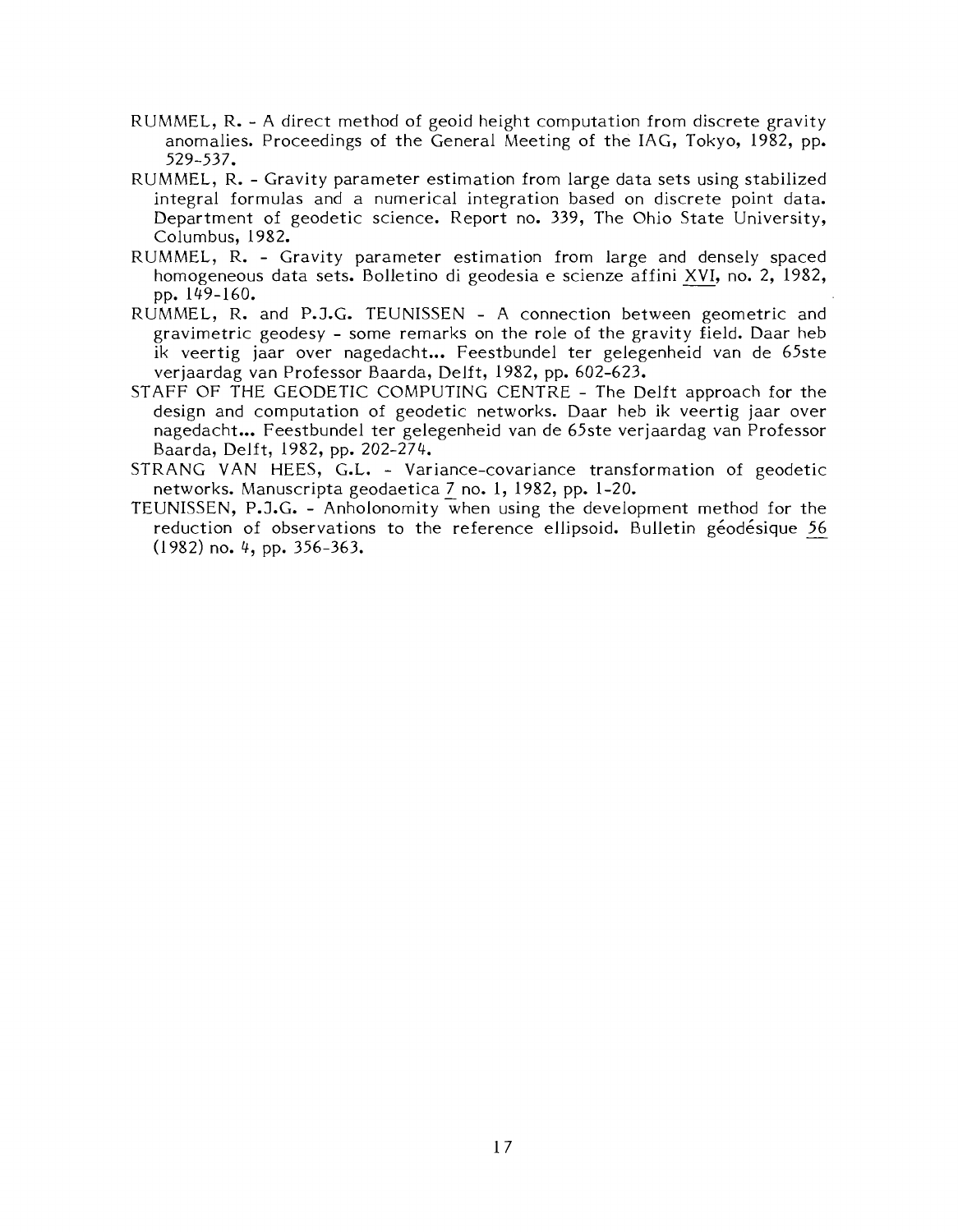#### **5 PHYSICAL INTERPRETATION**

#### 5.1 **Recent movements of the Earth's Crust**

#### 5.1.1 Measurements

At the request of the Subcommission Crustal Movements of the Netherlands Geodetic Commission precise levellings were carried out across several faults in Limburg.

In Enschede a 28 km levelling line through the centre of the town was repeated in 198 1.

It is doubtful that the subsidence of about 12 cm since 1936 is caused by pumping of ground water only.



Fig. 2 Subsidence Groningen gasfields 1969-1981